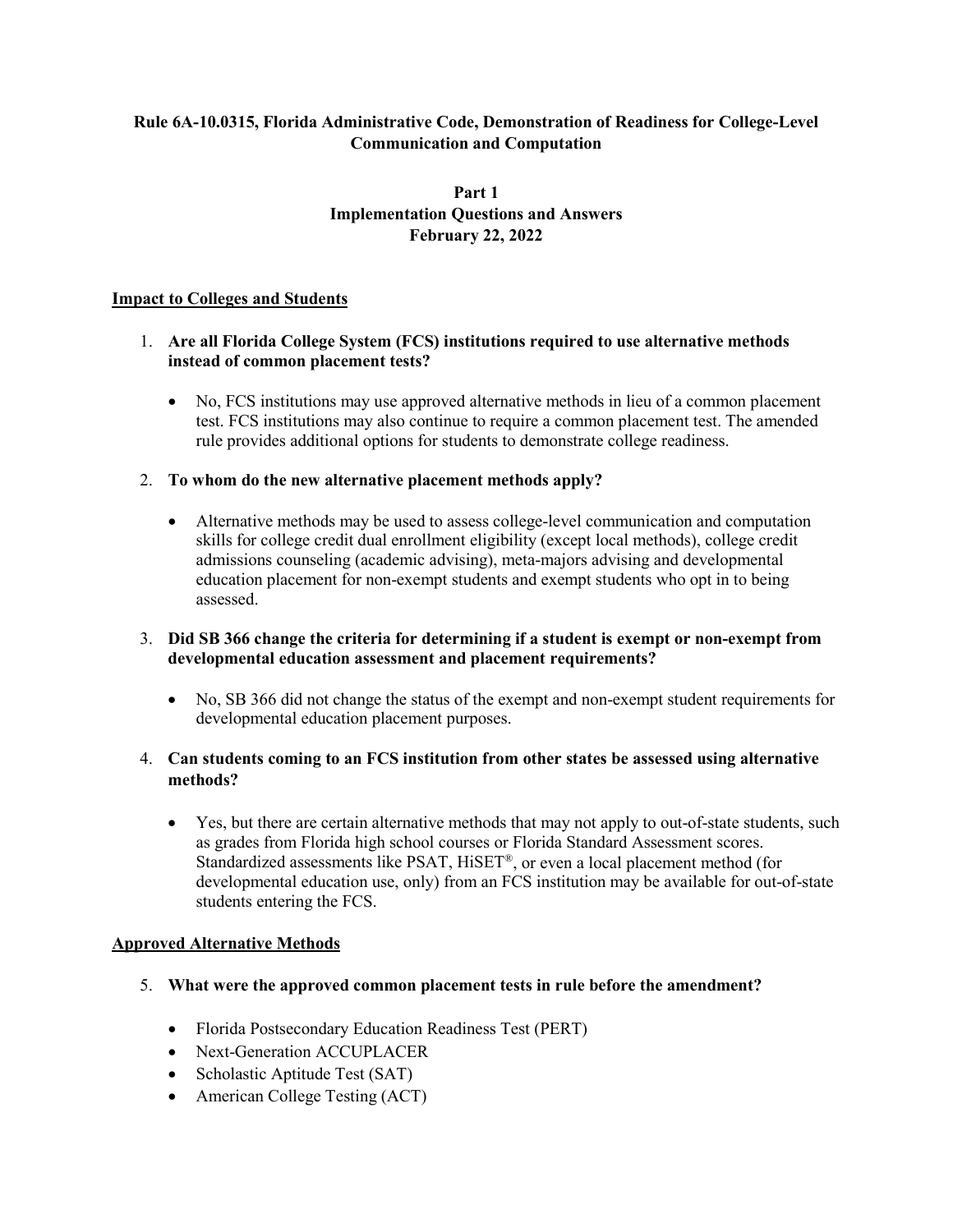### 6. **Did the rule amendment remove any of the previously approved common placement tests?**

• No, the assessments previously approved in rule are still in place. SB 366 allowed the State Board of Education (SBOE) to adopt alternative methods as additional options to assess college readiness.

### 7. **Can an alternative method be used to determine college readiness in communication and a common placement test for computation, and vice versa?**

• Yes, there is nothing preventing an FCS institution from using any combination of common placement tests and/or alternative methods to assess college readiness in communication and computation.

### 8. **Can alternative methods be used to determine course-level placement?**

• Yes, but course-level placement is a local decision. Colleges adopting alternative methods can choose to set minimum standards for course-level placement beyond the college ready standards.

### 9. **Is there a timeline for implementation of alternative methods?**

• No, because the use of alternative methods is not mandated. If FCS institutions do choose to use alternative methods, they can begin to phase in implementation as soon as the rule is effective, which is anticipated to be in early March 2022.

### 10. **How long will the alternative method standard assessment scores and course grades be valid?**

• A student who demonstrates readiness via an approved alternative method for college-level work in communication and computation by achieving or exceeding the standards established in rule and enrolls in an FCS institution within two (2) years of being assessed shall not be required to be reassessed at an FCS institution. FCS institutions could choose to accept grades and scores if older than two (2) years at their discretion.

#### **Tests and Assessments**

### 11. **Is possessing a high school equivalency diploma earned via the GED® Test, HiSET® and TASC™ a demonstration of college readiness?**

• Not necessarily. FCS institutions choosing to use high school equivalency exams as a basis of having demonstrated college readiness should verify that the exam scores have met the college ready standard scores set in rule. Using a high school equivalency diploma as a basis to determine college readiness depends on the score. For example, pursuant to Rule 6A-6.0201, Florida Administrative Code (F.A.C.), a score of 145 on the GED<sup>®</sup> Test is required for the awarding of a Florida high school diploma. However, as an alternative method, a score of 165 on the GED<sup>®</sup> Test is required to demonstrate college readiness.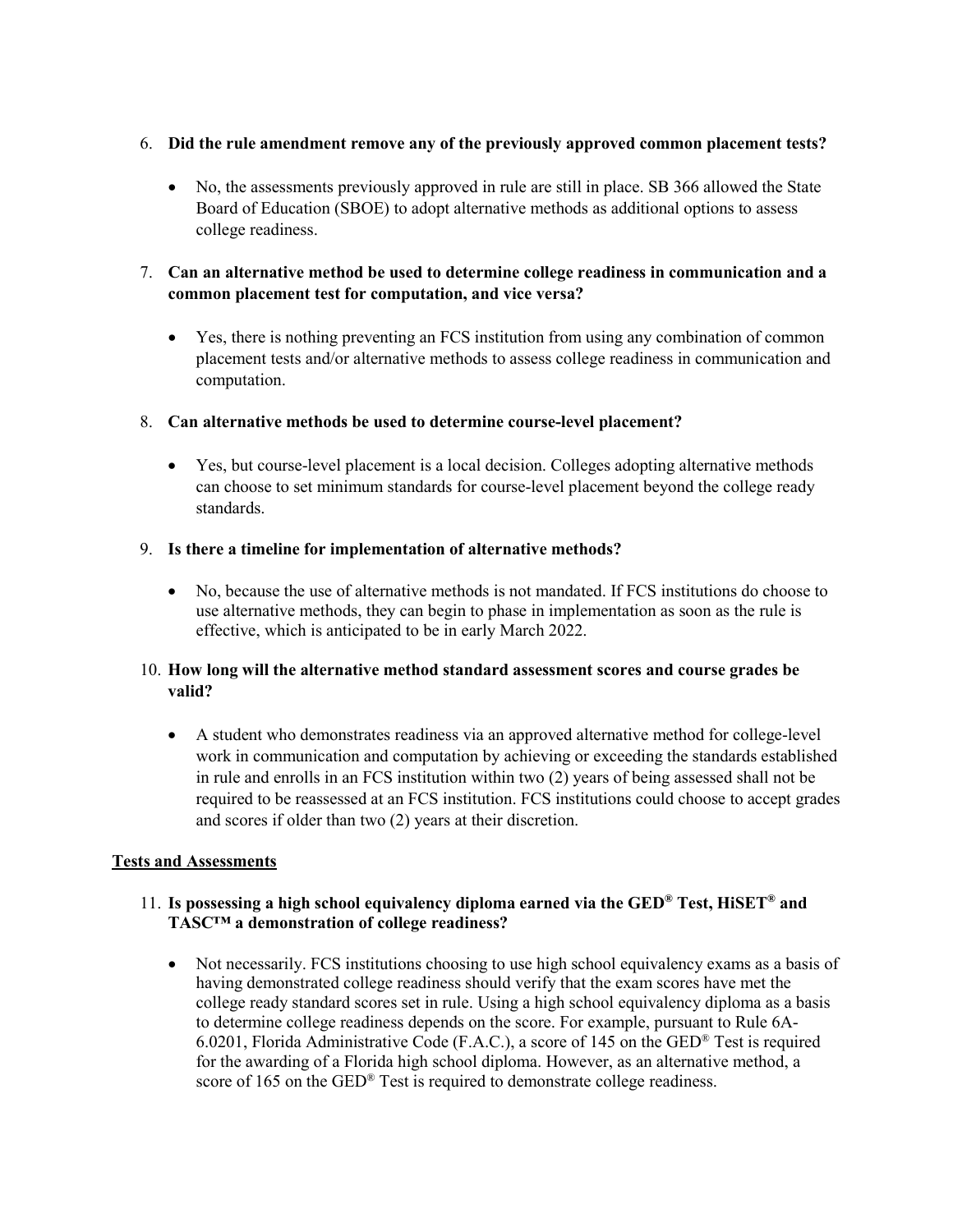### 12. **Does the GED® Reasoning Through Language Arts test include both reading and writing?**

• Yes, the GED<sup>®</sup> Reasoning through Language Arts test is divided into two sections and includes reading and writing. However, the reading and writing scores are combined, so students will receive a single score on the score report.

### 13. **Does PSAT apply to PSAT/NMSQT and PSAT 10 or only PSAT/NMSQT?**

• PSAT refers to both the PSAT/NMSQT and the PSAT 10.

### **Performance in High School Coursework**

- 14. **In Rule 6A-10.0315(3)(b)(1), F.A.C., are the high school courses listed under "Courses Taught at a Florida Public High School" specific to Florida public high schools only?**
	- Yes, any one of the courses listed can be used to demonstrate college readiness for English and math, but they must be from a Florida public high school.

#### 15. **Are there equivalent high school courses for out-of-state students, private school students or homeschool students?**

• No, the rule does not recognize other states' high school coursework, private school coursework or homeschool coursework, but there are certain alternative methods that would be available to these students, such as a standardized assessment like the PSAT, TASC<sup>TM</sup>, HiSET<sup>®</sup> or even a local placement method (for developmental education use, only) from an FCS institution.

### 16. **In Rule 6A-10.0315(3)(b)(2), F.A.C., are the "Accelerated High School Courses," specific to Florida high schools?**

• No, AICE, IB and AP are nationally recognized courses, so they can be accepted from other states.

### **Form No. ALTPLACE-01 Local Placement Methods (Developmental Education)**

#### 17. **Is Form No. ALTPLACE-01 for developmental education placement only?**

• Yes, Form No. ALTPLACE-01 applies to developmental education (mathematics, reading, and writing) placement, including English for Academic Purposes (EAP) placement. Local methods to determine college readiness may not be used for dual enrollment eligibility (please see #24 for reference).

### 18. **Does Form No. ALTPLACE-01 have to be completed if colleges want to use local methods for course-level placement into college-level courses?**

• No, Form No. ALTPLACE-01 does not have to be completed for course-level placement. This rule only applies to demonstrating readiness for college-level coursework, not placement into specific courses. Course-level placement is a local decision.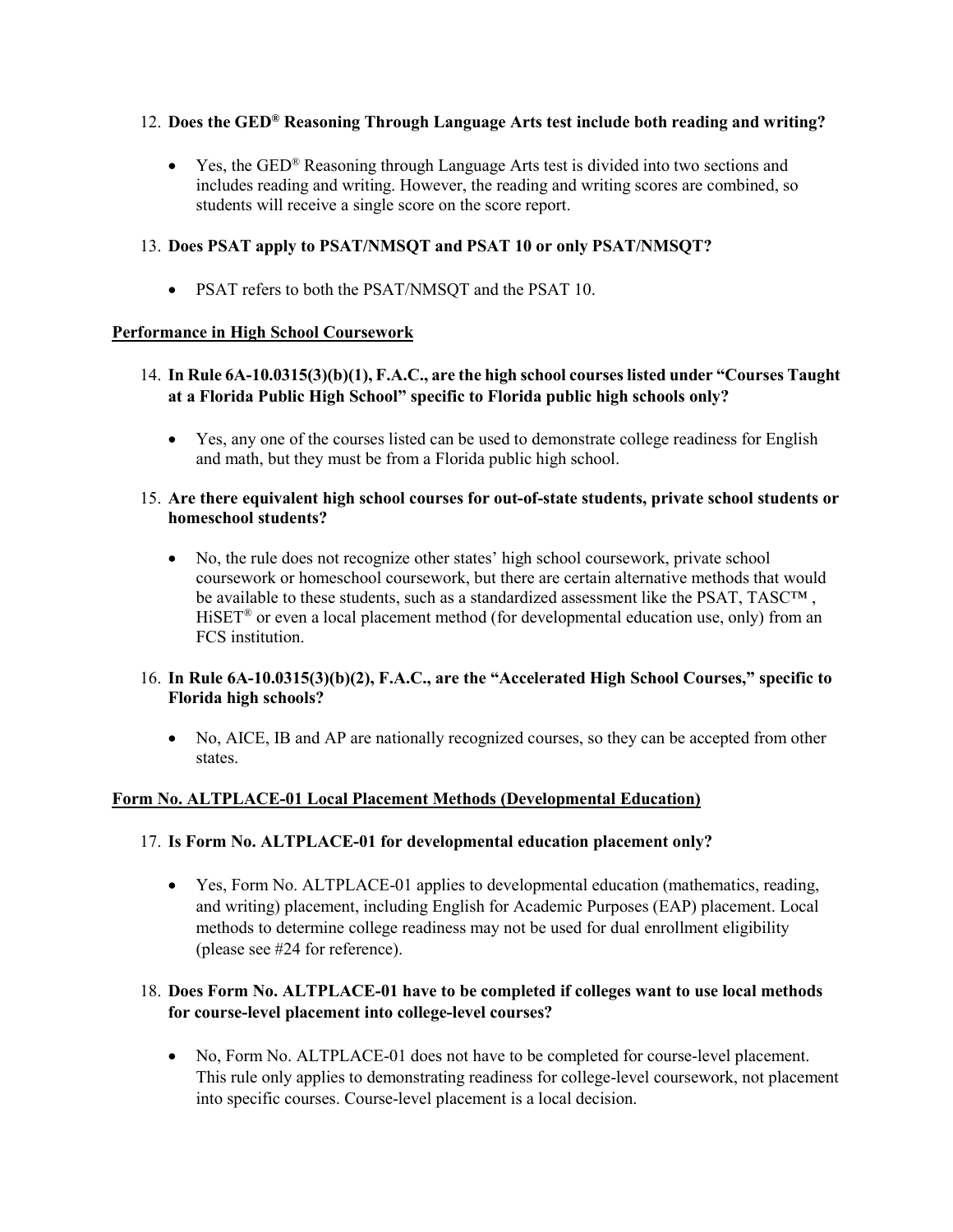- 19. **How will institutional requests for local alternative methods be evaluated to ensure they are valid and consistent?** 
	- The proposing FCS institution would need to collect data and complete Form No. ALTPLACE-01 for the Department of Education's (Department) review and consideration. Depending on the type of method proposed, the Division of Florida Colleges (Division) would work with other Department partners as well as with areas external to the Department for alignment, standard setting and validation.

## 20. **What are some examples of local placement methods not already listed in Form No. ALTPLACE-01?**

• Other communication and computation local placement methods not listed may include, but are not limited to, other standardized assessments, such as ACCUPLACER ESL, the Caribbean Advanced Proficiency Examination (CAPE), DANTES Subject Standardized Tests (DSST), and the Armed Services Vocational Aptitude Battery (ASVAB), or an electronic writing assessment, such as WritePlacer® or a hand-written writing sample.

# 21. **What is the expectation regarding question number 10 on Form No. ALTPLACE-01 about the availability of the local method in other languages for non-native English speakers?**

• Question number 10 is simply for informational purposes. There is no requirement that a local alternative method be offered in a language other than English.

### 22. **Does approval of a local placement method expire?**

- It depends on the type of approval:
	- o **Full Approval:** If an FCS institution is granted "Full Approval," then the institution has been fully approved to offer a local placement method, which does not expire. If an FCS institution would like to modify a previously fully approved local method, then a new Form No. ALTPLACE-01 would have to be submitted for approval.
	- o **Provisional Approval:** If an FCS institution is granted "Provisional Approval," the institution has approval to use the local placement method for a period of three terms, during which time the institution will be required to collect data on the efficacy of the method. At the conclusion of the provisional period, the institution will be required to resubmit its application and supporting documentation to the Division for full approval consideration.

### **State Reporting**

### 23. **If FCS institutions do choose to use alternative methods, when will they have to start reporting?**

• Reporting the use of alternative methods is anticipated to begin starting the 2023-24 academic year and thereafter. Ad hoc reporting may be requested earlier. Additional details are forthcoming.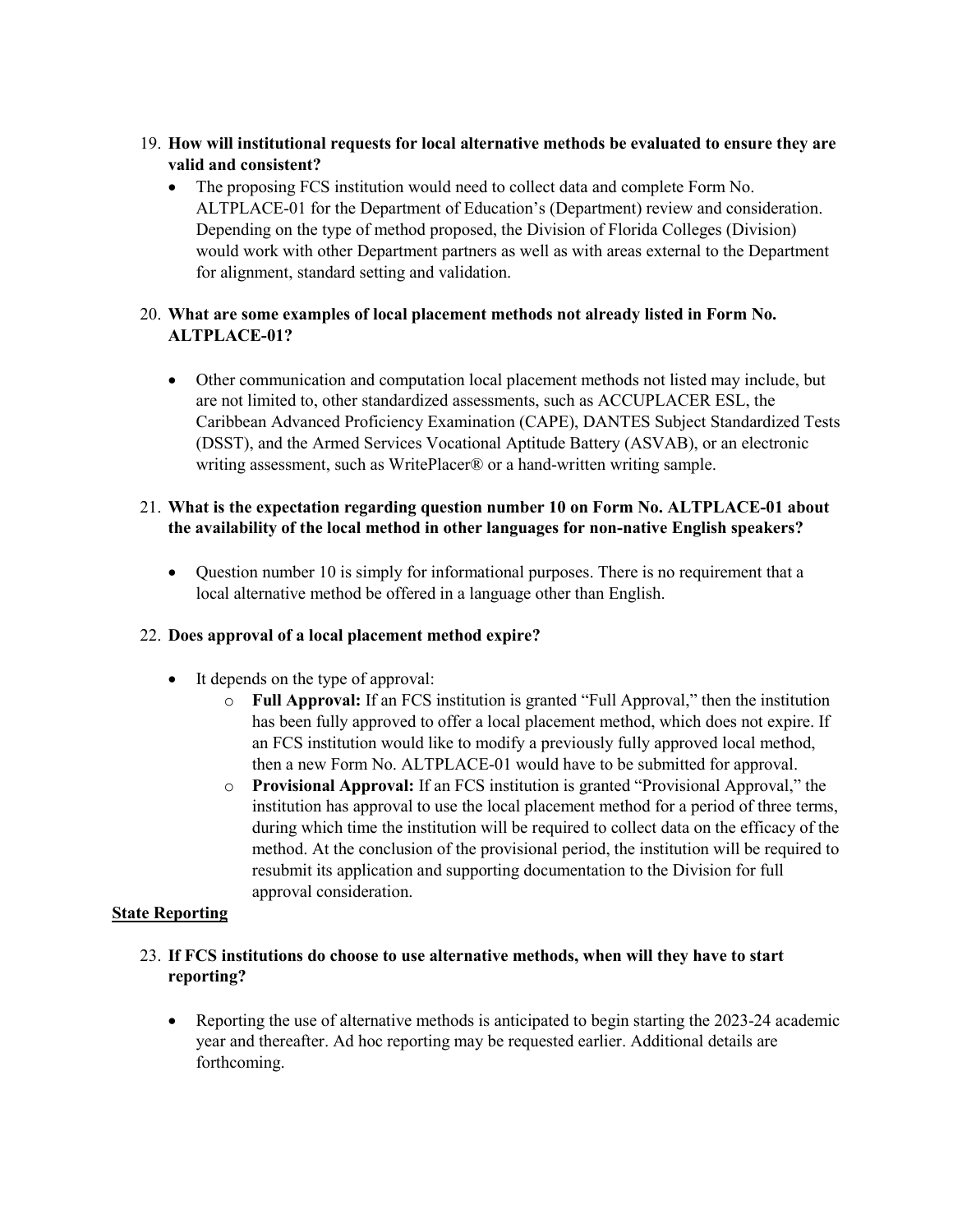#### **Dual Enrollment**

#### 24. **What is the impact of alternative methods for college credit dual enrollment eligibility?**

- Pursuant to section 1007.271, Florida Statutes, prospective dual enrollment students may be assessed for college readiness using an alternative method for college credit dual enrollment eligibility. Ultimately, FCS institutions would have to submit a modified Dual Enrollment Articulation Agreement to the Office of Articulation to specify the use of alternative methods.
- Local methods to determine college readiness may not be used for college credit dual enrollment eligibility.

### **English for Academic Purposes (EAP)**

## 25. **What is the practical effect of striking paragraph 3 (below) from Rule 6A-10.0315(3) F.A.C.?**

"Students whose first language is not English may be placed in developmental education prior to the required common placement testing, if such instruction is otherwise demonstrated as being necessary. Such students shall require common placement testing."

- Prior to paragraph three being stricken from rule, non-exempt students whose first language is not English could be placed in EAP coursework before taking a required common placement test.
- In light of paragraph three being stricken from rule, non-exempt students whose first language is not English are still required to be assessed for college readiness in communication and computation; however, the required assessments must now come before enrolling in coursework.
- FCS institutions may use a common placement test, an alternative method approved in rule, and/or submit an application to use a local method to assess students whose first language is not English to meet the assessment requirement.

### 26. **Will non-exempt students whose first language is not English who are assessed for readiness for college-level communication and computation via an approved local placement method still have to take a common placement test after taking EAP coursework?**

• No, if an institution is approved to use a local placement method, then that alternative method meets the requirement for assessing college-level communication and/or computation, so students who are placed into EAP courses via a local placement method will continue with EAP coursework until successful completion of the EAP program or by subsequently demonstrating college readiness by way of being reassessed.

### **Other**

- 27. **Will the adoption of alternative placement methods trigger changes to other State Board of Education rules?**
- Yes, FDOE is currently reviewing all related rules to determine if current language regarding the usage of common placement tests requires updating to conform with the new statutory provisions.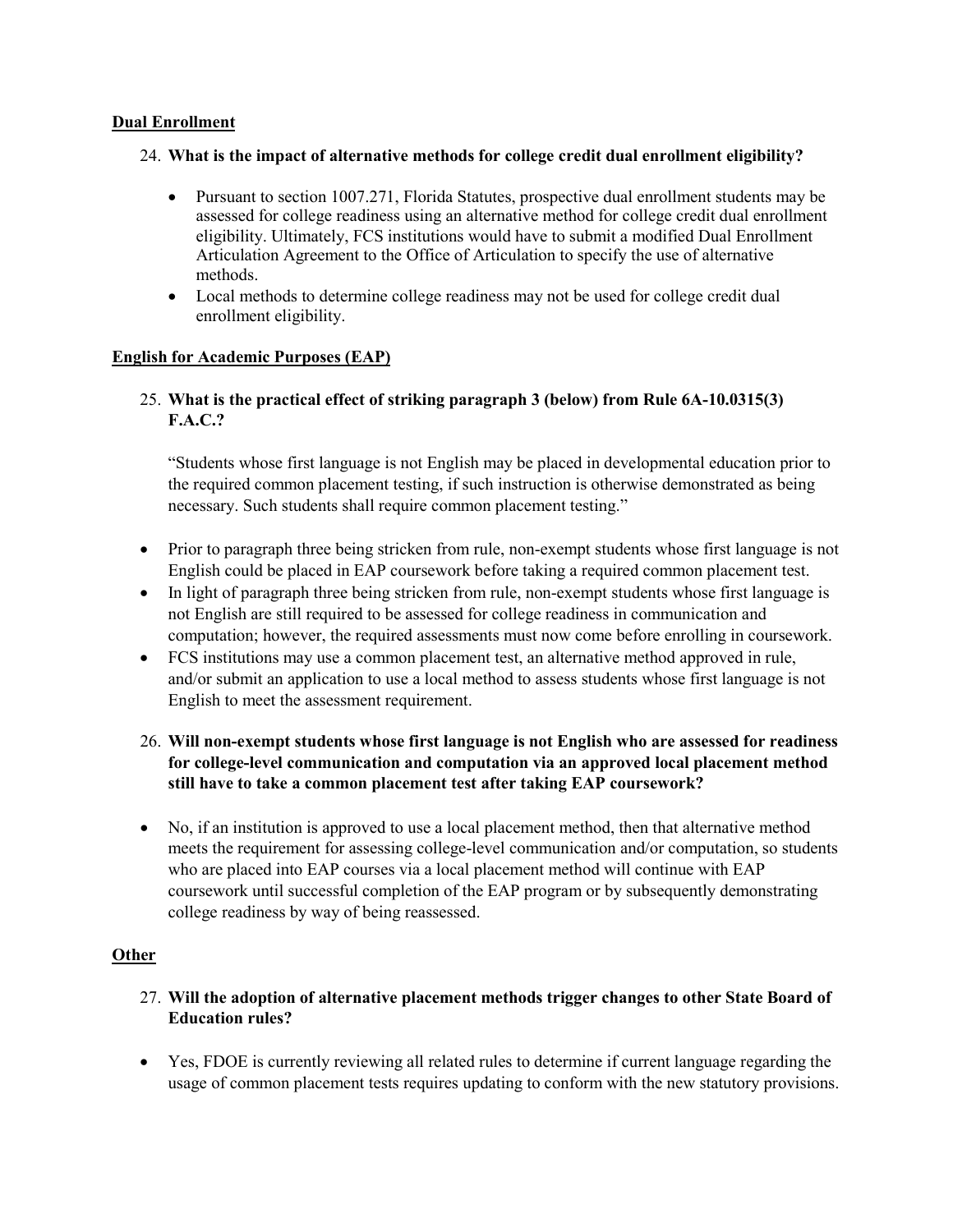For example, 6A-10.040, F.A.C., Basic Skills Requirements for Postsecondary Career Certificate Education, will be updated to recognize alternative methods.

### **Part 2 Implementation Questions and Answers April 20, 2022**

#### **Impact to Colleges and Students**

- 28. If a college decides to accept any one of the alternative methods listed in 6A-10.0315, then is the college required to accept all of the alternative methods in that category?
- Yes, pursuant to rule  $6A-10.0315(3)(a)$ , Florida Administrative Code (F.A.C.), "A score that meets or exceeds the standard score on any one of the assessments shall be accepted as demonstration of readiness for college-level work".

Additionally, pursuant to rule 6A-10.0315(3)(b), F.A.C., "Any student who has an unweighted high school GPA of 3.0 and achieves a grade of "B" or better in any of the courses listed below shall have demonstrated readiness for college-level work".

Given the "on any" language in subsection (3)(a) and the "in any" language in subsection (3)(b), an institution would need to recognize all the options listed.

- 29. Do colleges that adopt an alternative method have the ability to go back and remove the alternative methods option if need be?
- Yes, however, since providing alternative methods is a way to increase options and access for students, it is recommended that institutions adopt the methods in perpetuity unless there are data that suggest the alternative method is not effective at placing students.
- 30. Would a college have to honor scores for two years if they did decide to not use an alternative method any longer?
- Yes, rule  $6A-10.0315$ , F.A.C. specifies the scores/grades are valid for two years.

#### **Form No. ALTPLACE-01 Local Placement Methods (Developmental Education)**

- 31. If a college is approved to use a local placement method pursuant to rule 6A-10.0315, F.A.C. paragraph (3)(d), does the college have to recognize the entire category of alternative methods (tests and assessments in paragraph  $(3)(a)$  or high school coursework in paragraph  $(3)(b)$ ) to which the local method applies?
- No, a college that is approved to use a local alternative method does not have to recognize all the alternative methods in a given category because local placement methods fall under a different paragraph. For example, if the ACCUPLACER ESL assessment is approved as a local placement method under paragraph (3)(d), that does not bind institutions to use the other assessment methods identified under paragraph (3)(a).